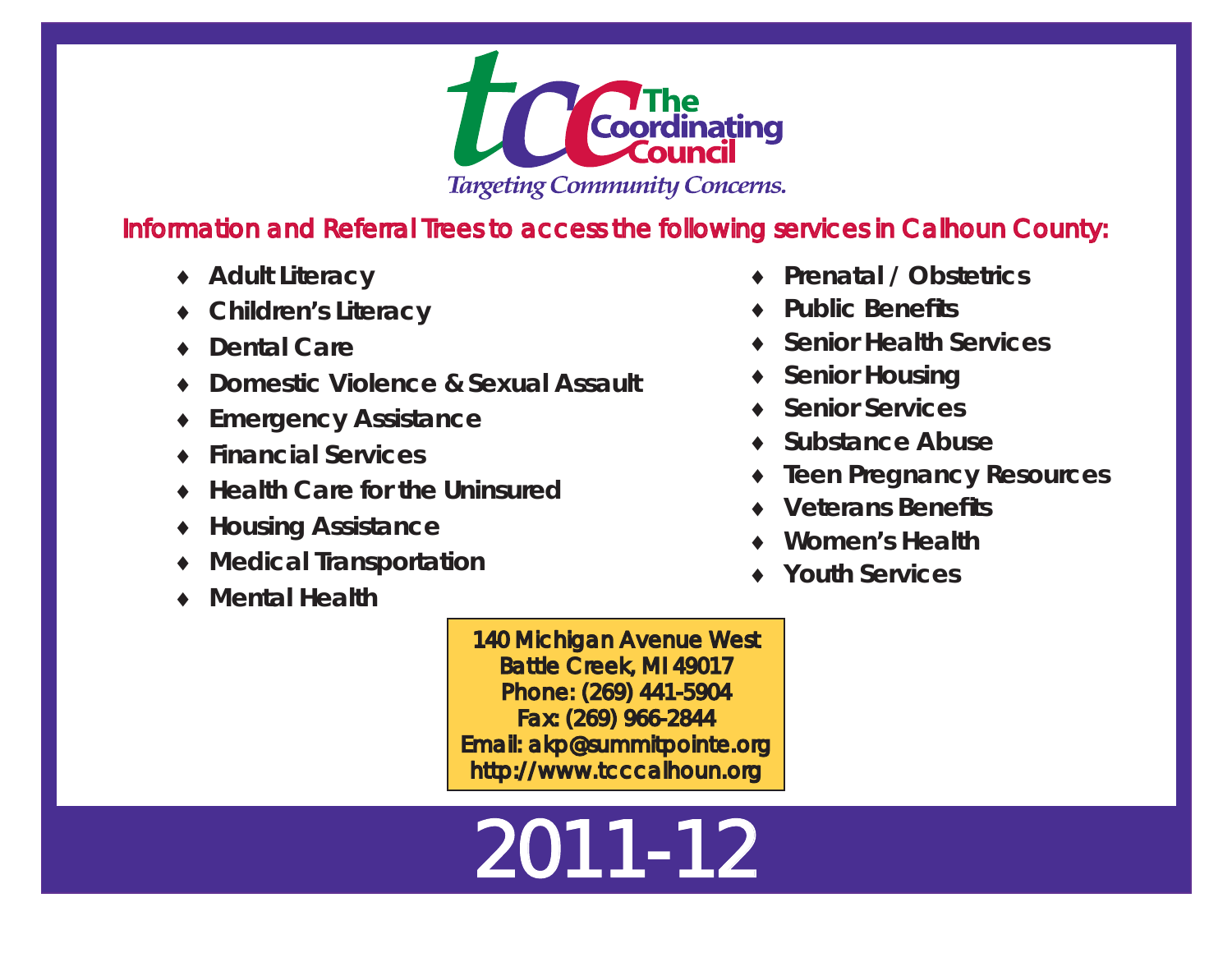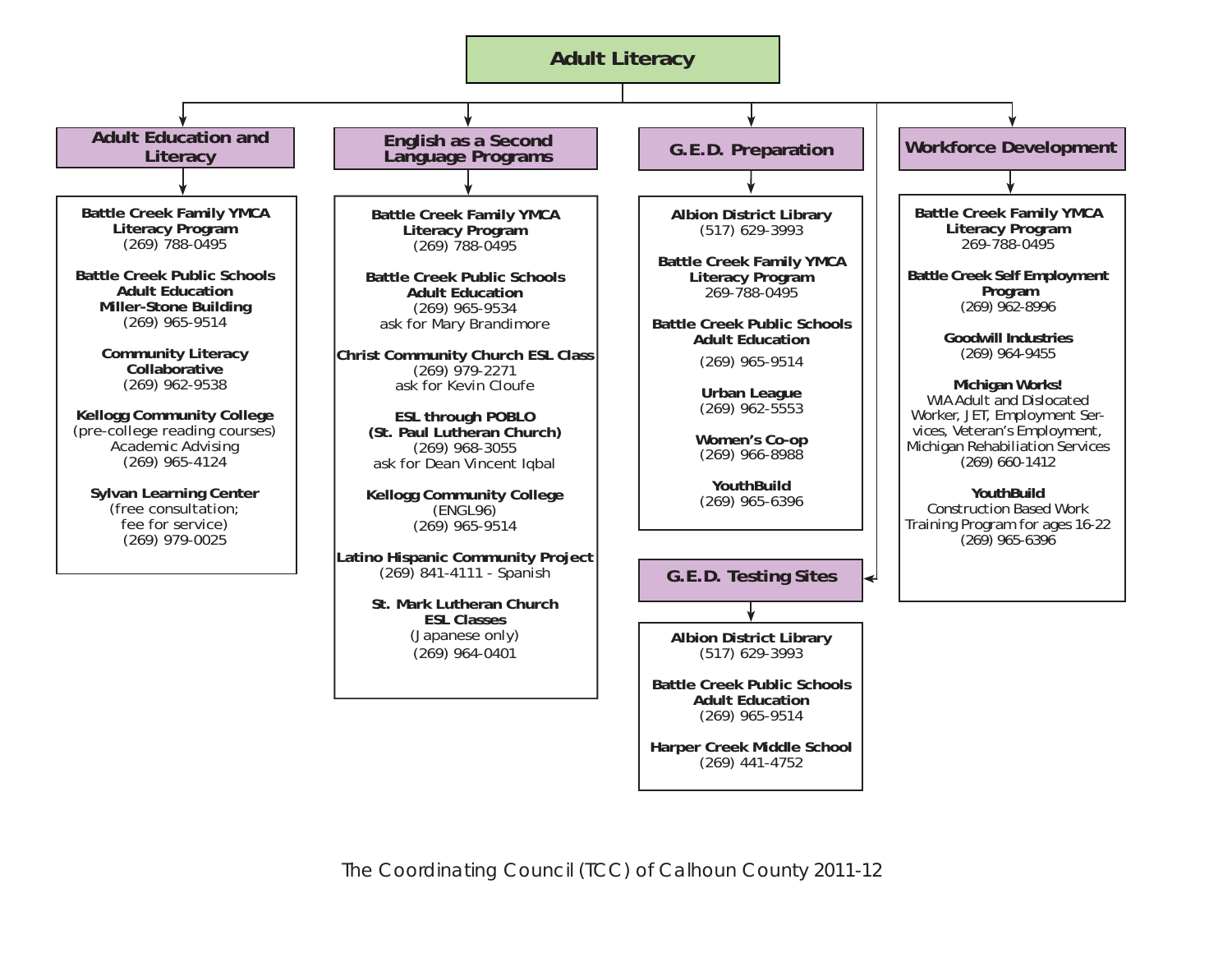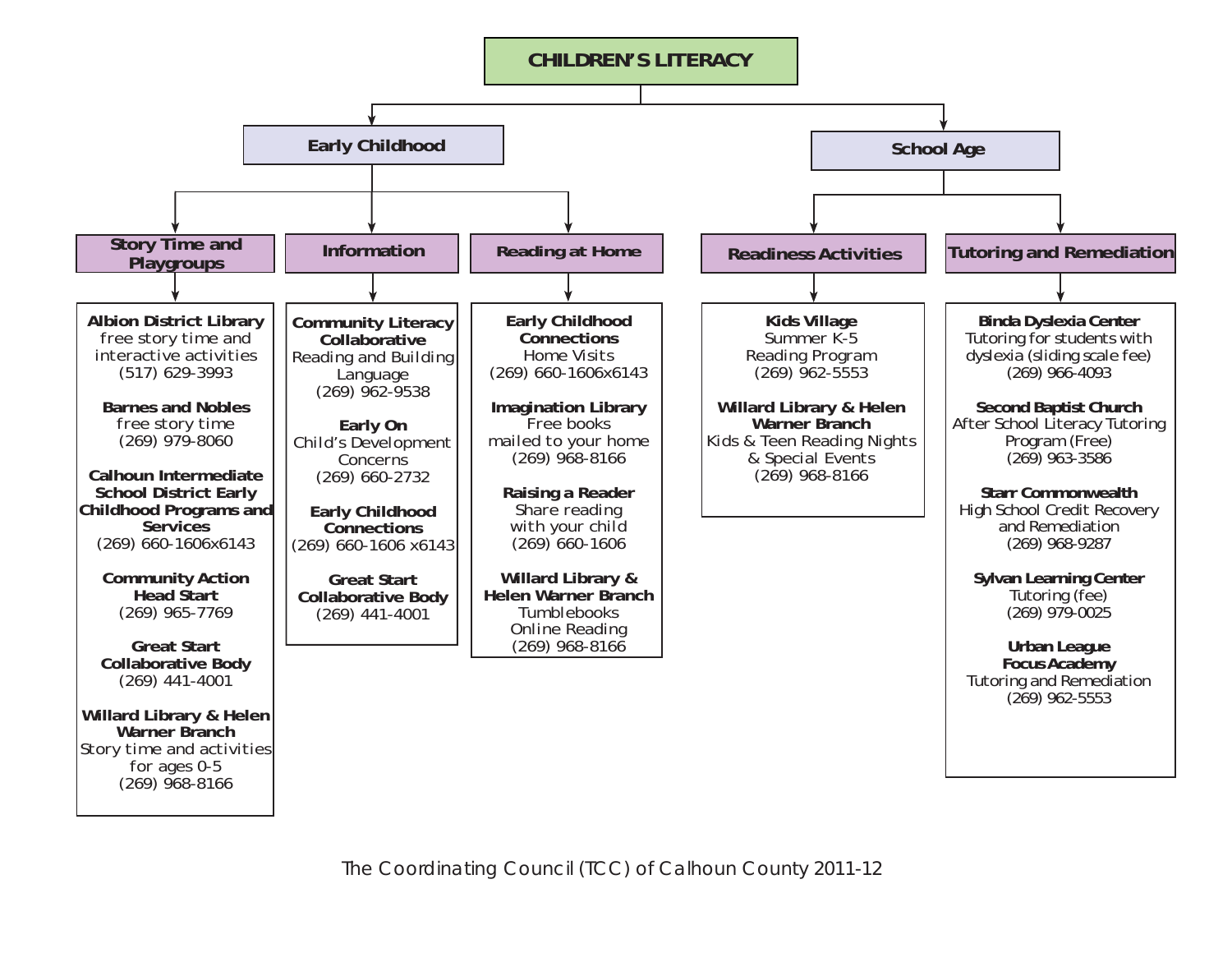

\* All ages of Calhoun County residents are served, at or below 200% of the Federal Poverty Level, Medicaid is not accepted.

\* \* The KCC Dental Hygiene Program is preventive only. This program accepts all individuals, regardless of income/ insurance status and accepts only cash or check.

\* \* \* Dental Services offered through Battle Creek Public Schools are for students of Battle Creek Public Schools who qualify for free or reduced lunch.

\* \* \* \* Fountain Clinic does not accept Medicaid or Medicare.

# Availability of fillings and dentures dependent upon Senior Millage funding. Preventative Care is only available for those with Medicaid.

> Additional information is available by calling 211.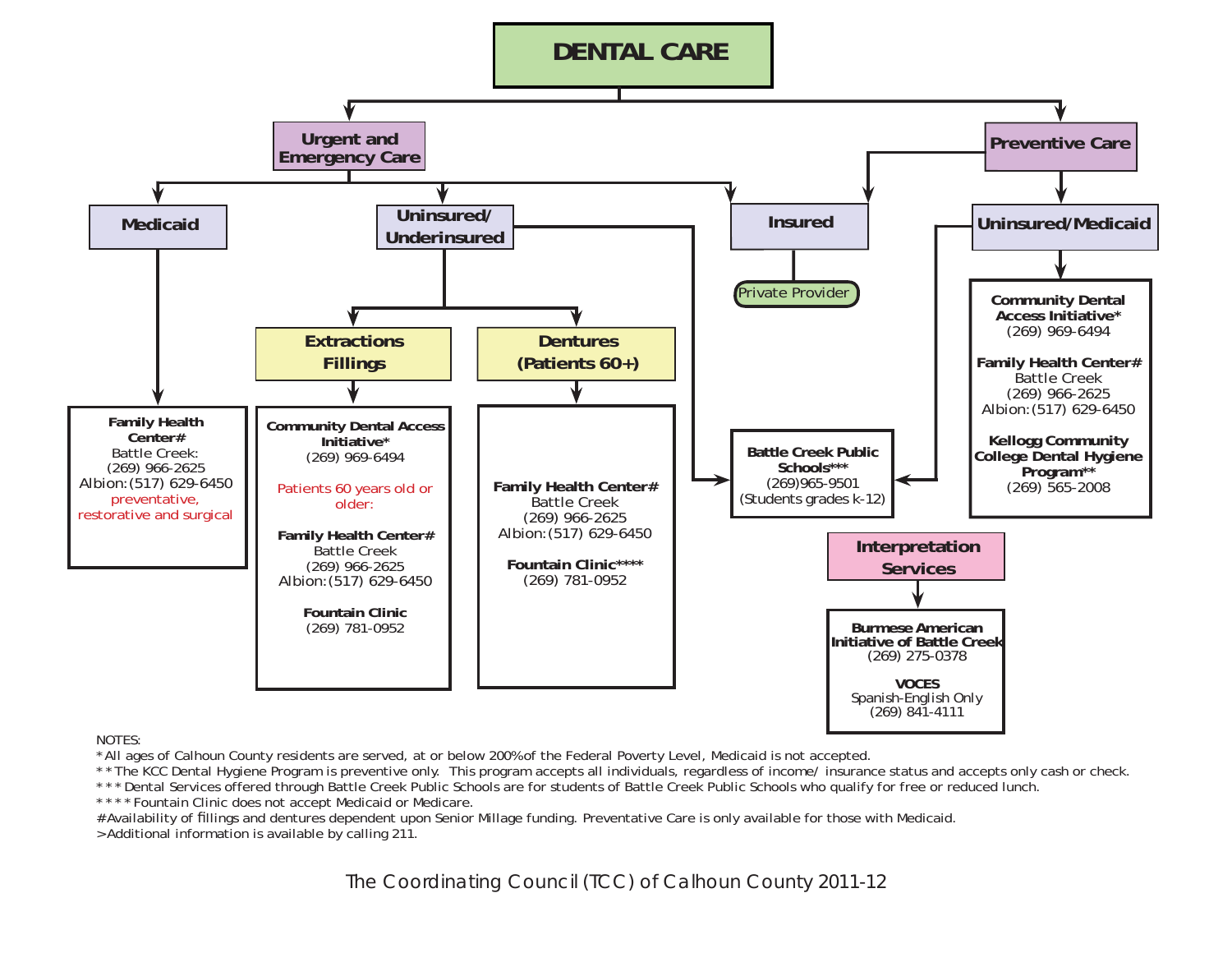

\* S.A.F.E. Place shelter services for victims of intimate partner violence and their children.

\*\* Legal Services clients must meet poverty criteria, does not handle criminal proceedings.

\*\*\* The Police Department makes a referral to the Victims Rights Office after a police report has been filed.

\*\*\*\*Behavioral Health Resources and Kalamazoo Probation Enhancement Program meet the Governor's standards for batterer intervention programming for males.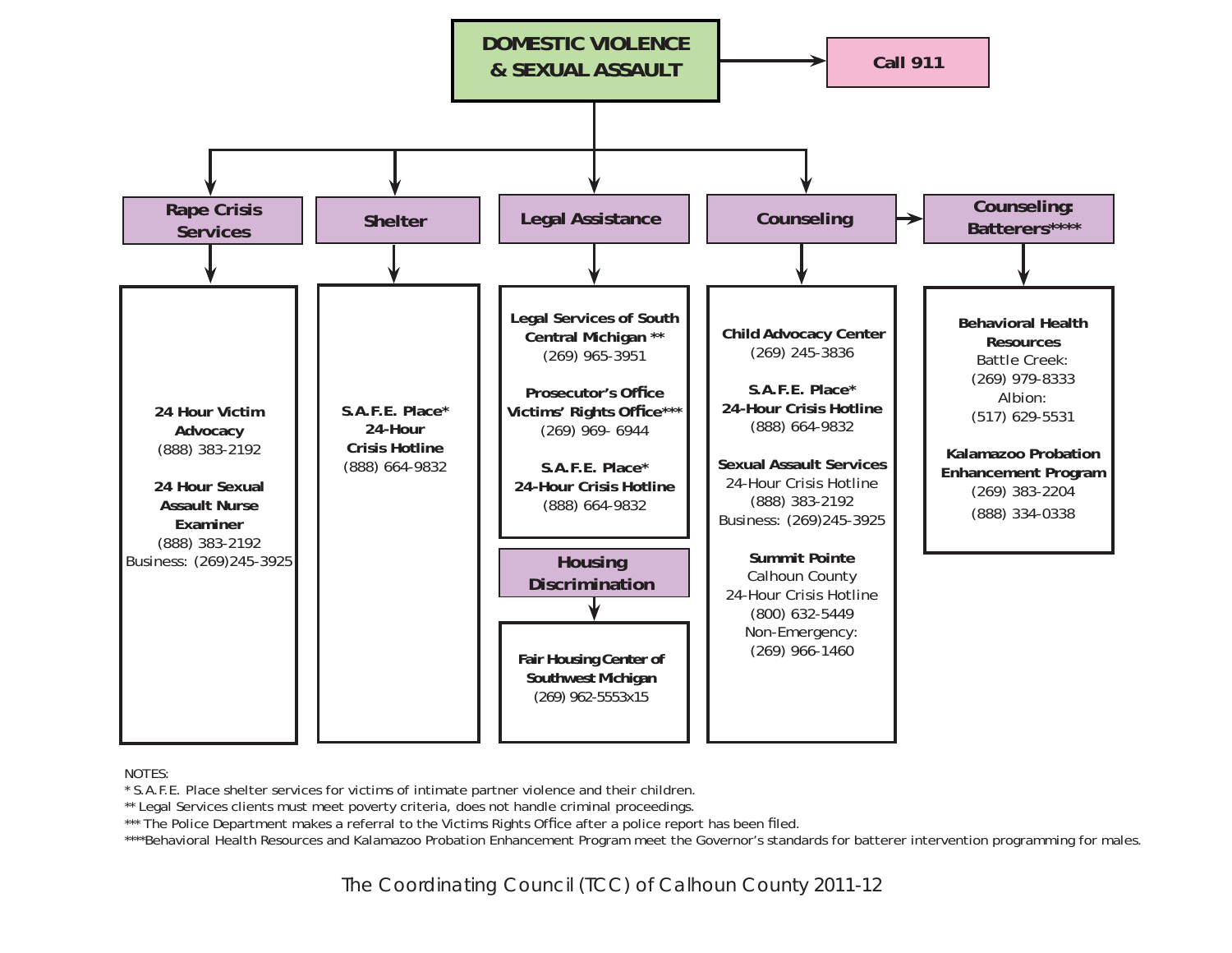

# Must be referred through 211.

\* AIM serves residents of Albion and Homer areas only after all other agencies have denied services.

\*\* One time emergency annually, must go through 211 and apply to DHS first.

\*\*\*Salvation Army must have shut off notice and client must demonstrate the ability to pay following month. Must go through 211. Limited to one time assistance per utility per year.

\*\*\*\*Salvation Army Emergency Food requires State ID for everyone over 18, and Social Security cards for entire household. \*\*\*\*\*Bill pay can be used once per year. Only for Marshall residents. Must have shutoff notice and have applied at DHS.

+ State Emergency relief for bill payment has an annual maximum. Must have shut off notice or eviction notice to access services. >Additional information is available by calling 211.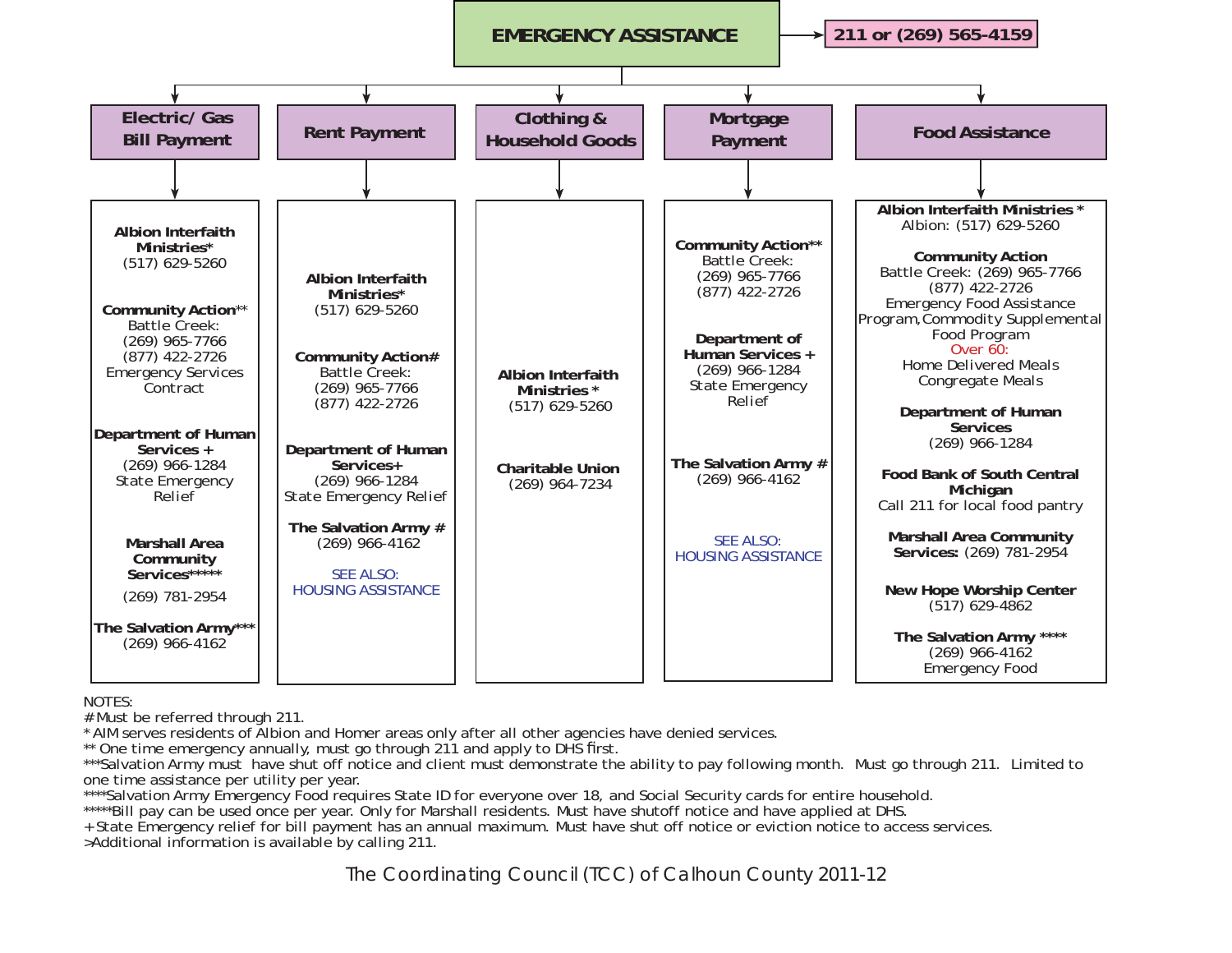

\* At Kellogg Community College various classes are offered for a fee.

# Must be referred through 211

> Additional information is available by calling 211.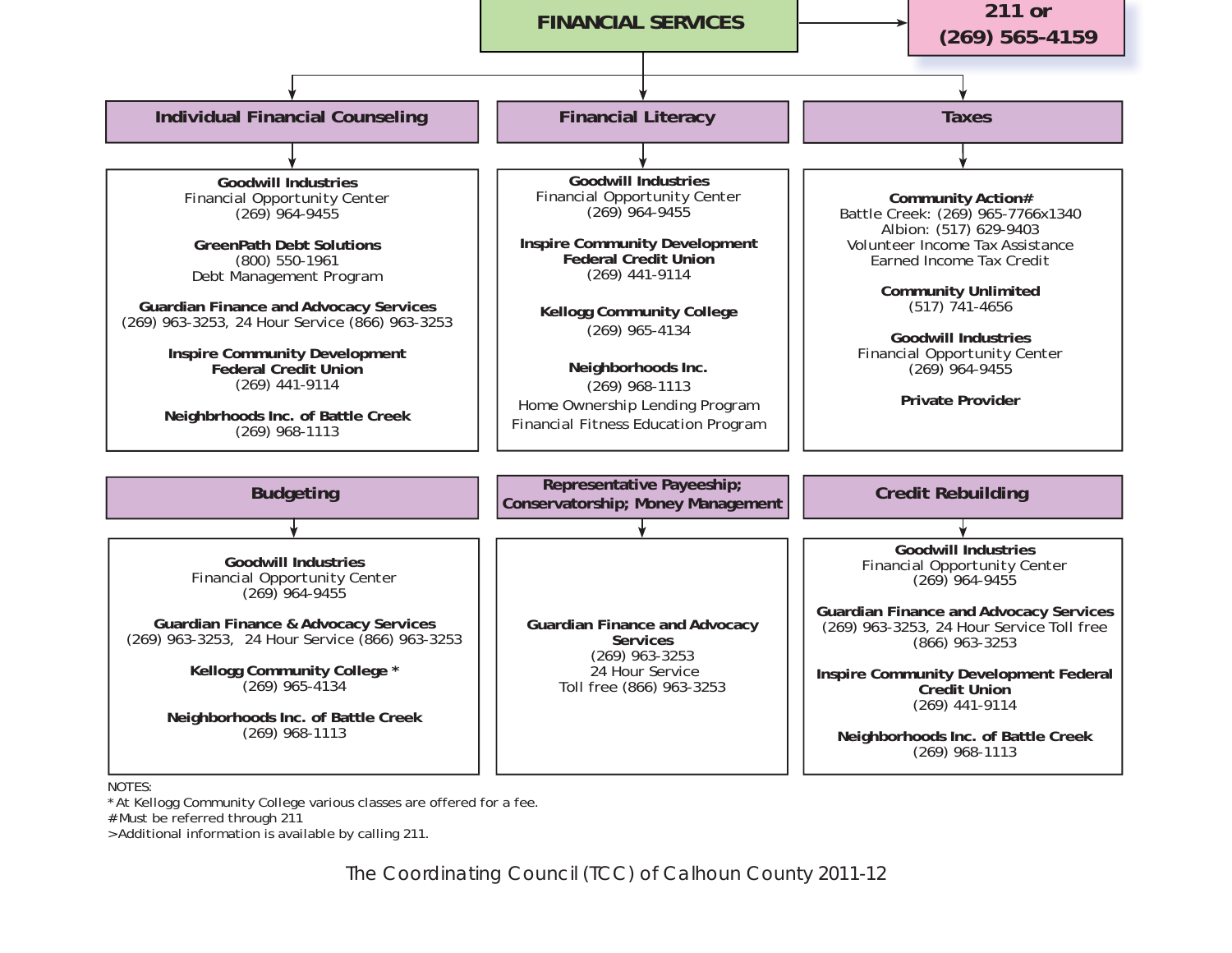

\* Life sustaining medications only, maximum of \$150 per year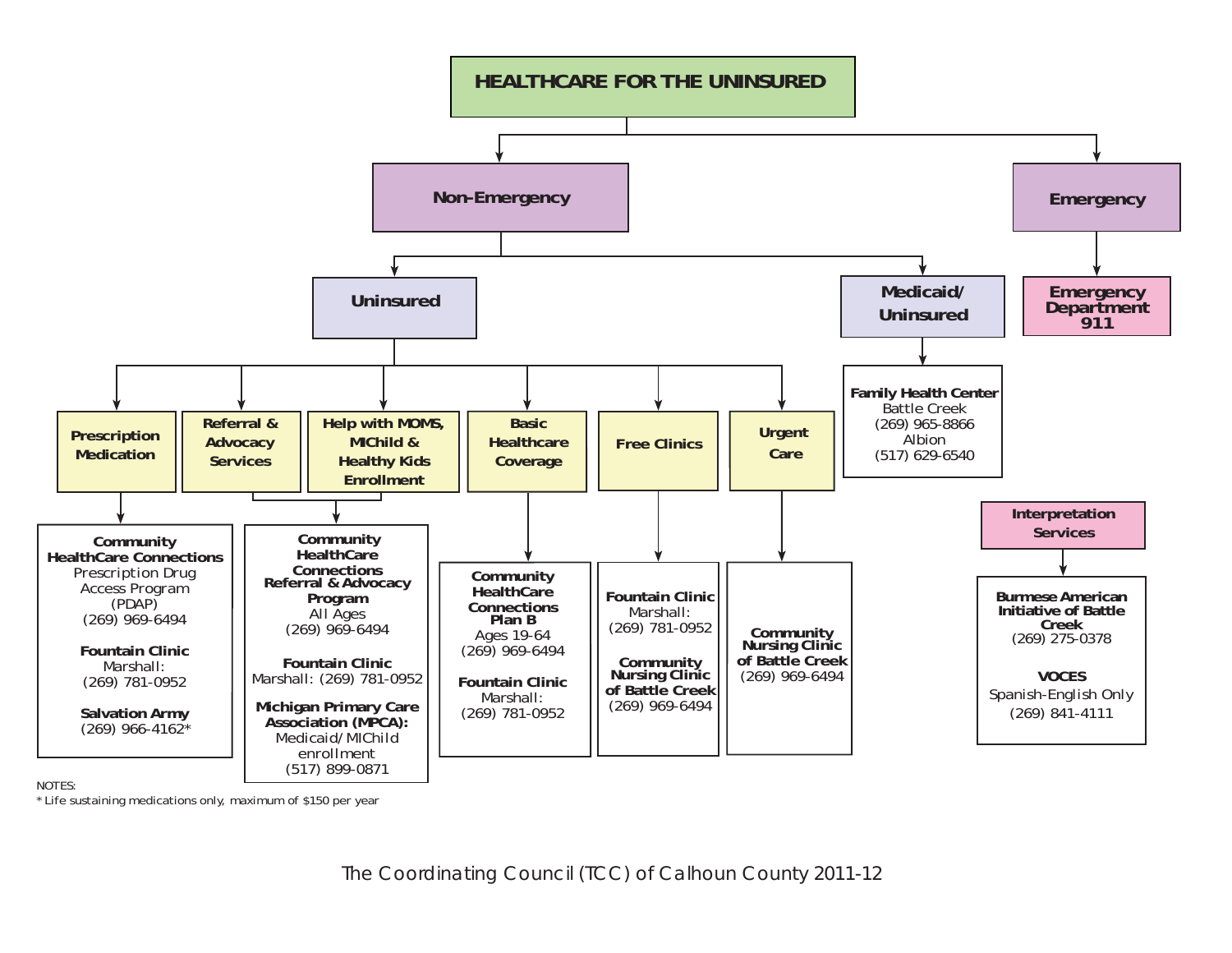**HOUSING ASSISTANCE**

**211 or (269) 565-4159**

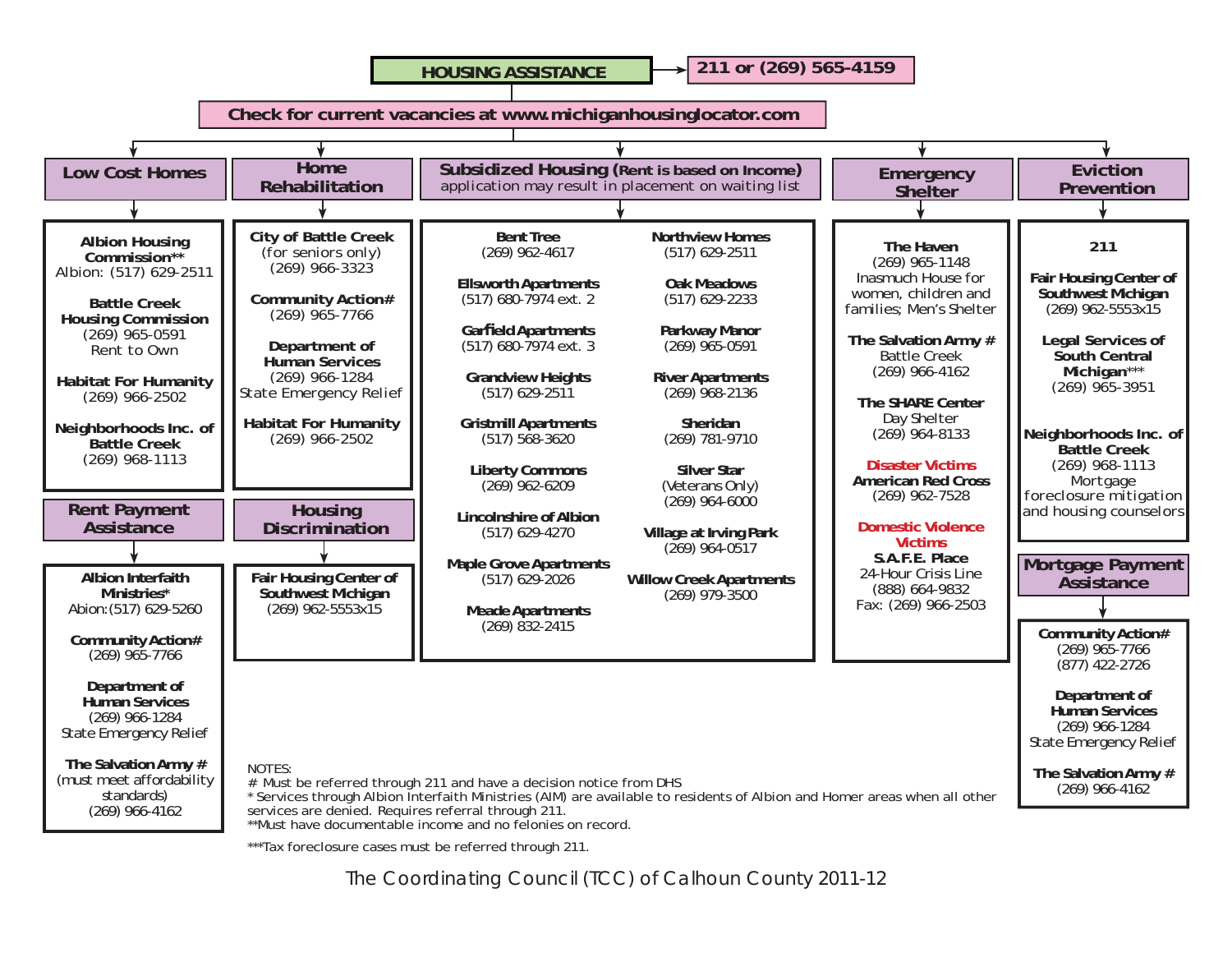

\* Commununity Action Senior Transportation services are available for medical and non-medical transportation for Calhoun County residents traveling within Calhoun County and funded by Calhoun County Senior Millage and the Michigan Department of Transportation.

\* \* Tele-Transit available for all transportation services on M-F, 5:15 AM to 11:30PM. FARES: \$7.00 each way; \$2 for elderly/disabled. Disabled must show transit I.D. or Medicare I.D. Card to receive \$2 fee. Passengers must be able to get themselves to the vehicle. Area Limitations: Kirby Road, B Drive North, Glenn Cross Road, St. Mary's Lake Road, 9 1/2 Mile Road.

\* \* \* Marshall Dial-A-Ride is available Monday-Friday from 7 a.m. to 6 p.m. with last phone calls at 5:30 p.m. Advance scheduling is recommended. Exact change or tokens are required, call for rates.

\*\*\*\*Community HealthCare Connections provides bus tickets or gas vouchers at a rate of \$0.18 per mile.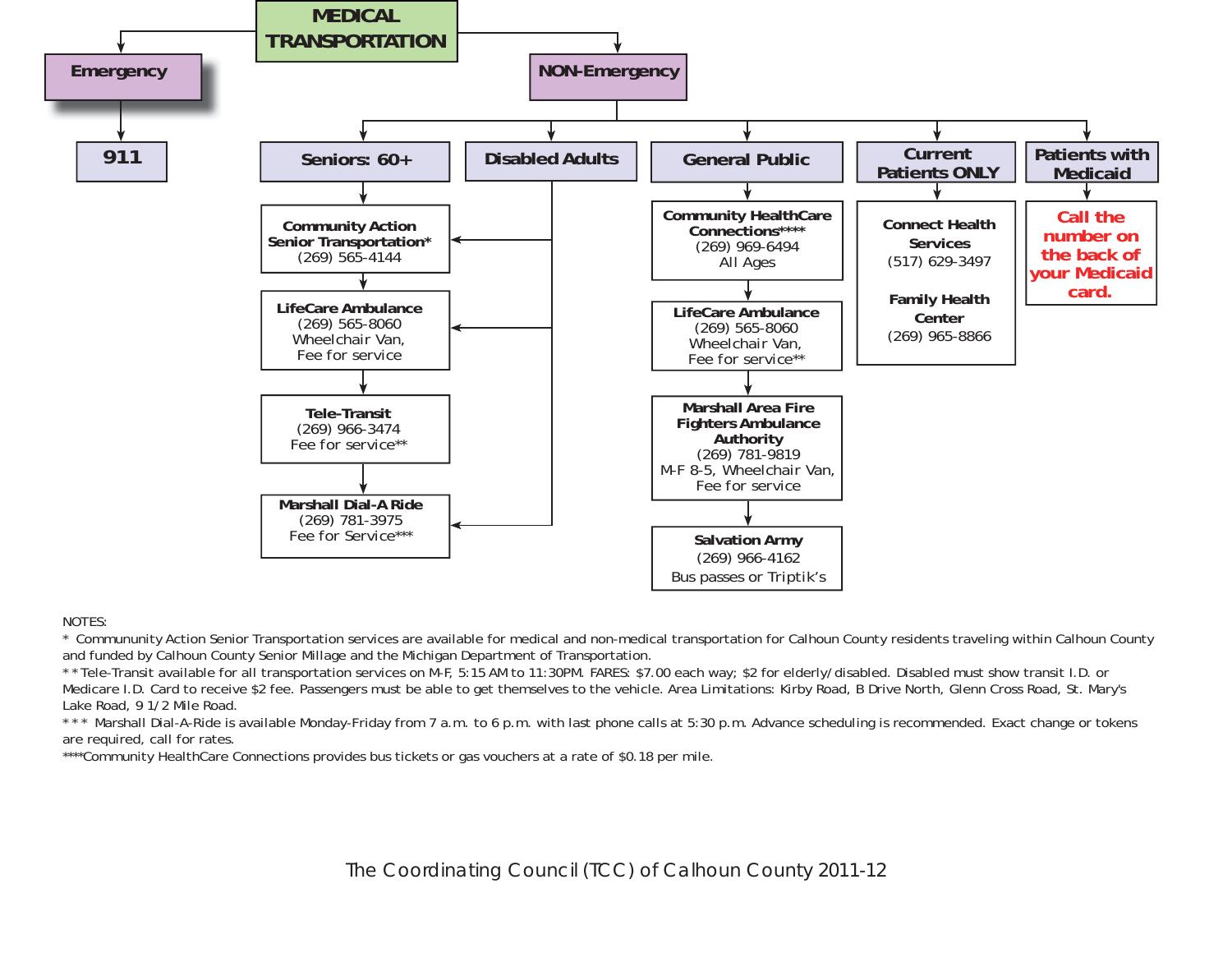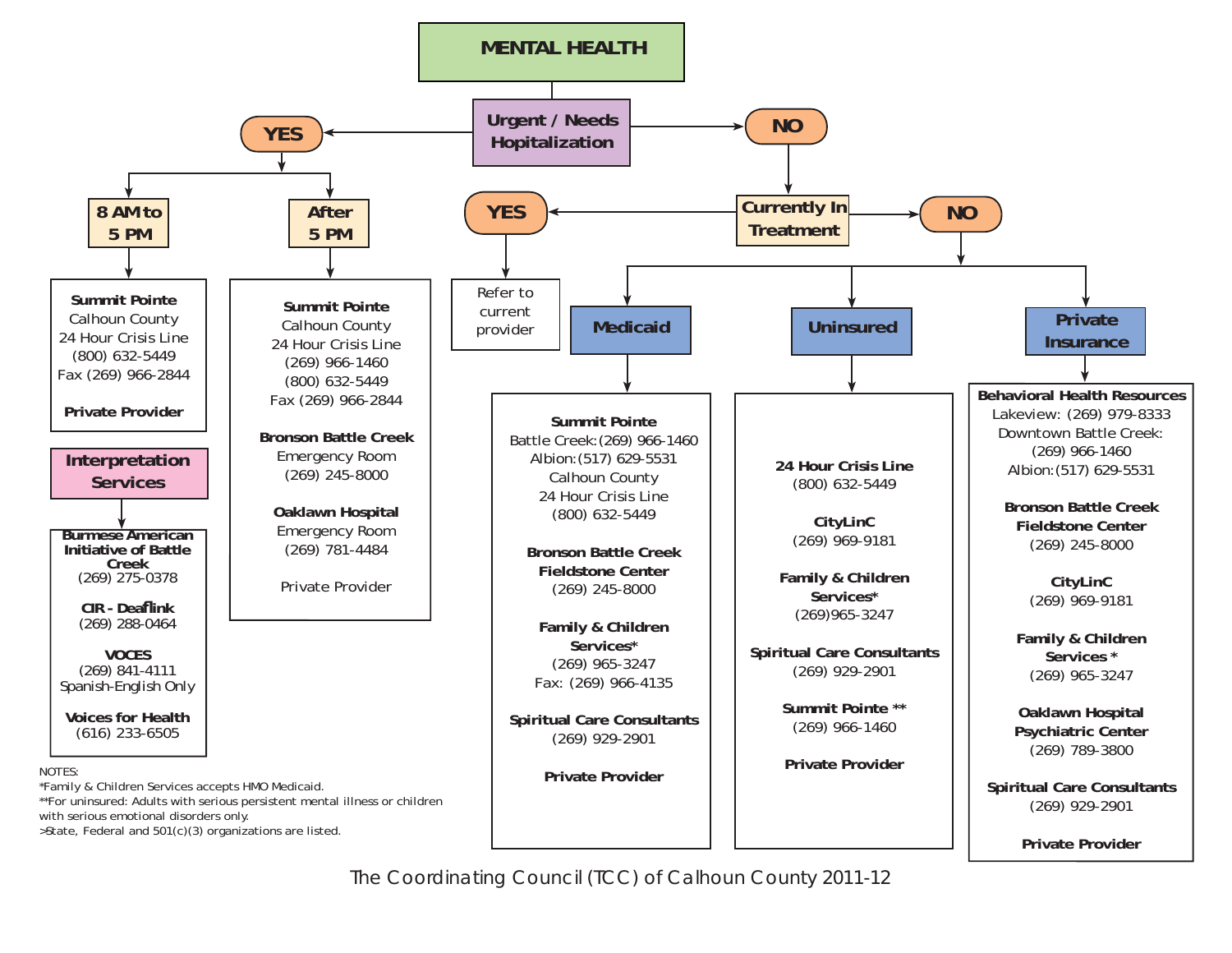

documentable need.

 $*$  Albion Interfaith Ministries serves those residing in the Albion and Homer Area. > Additional information is available by calling 211.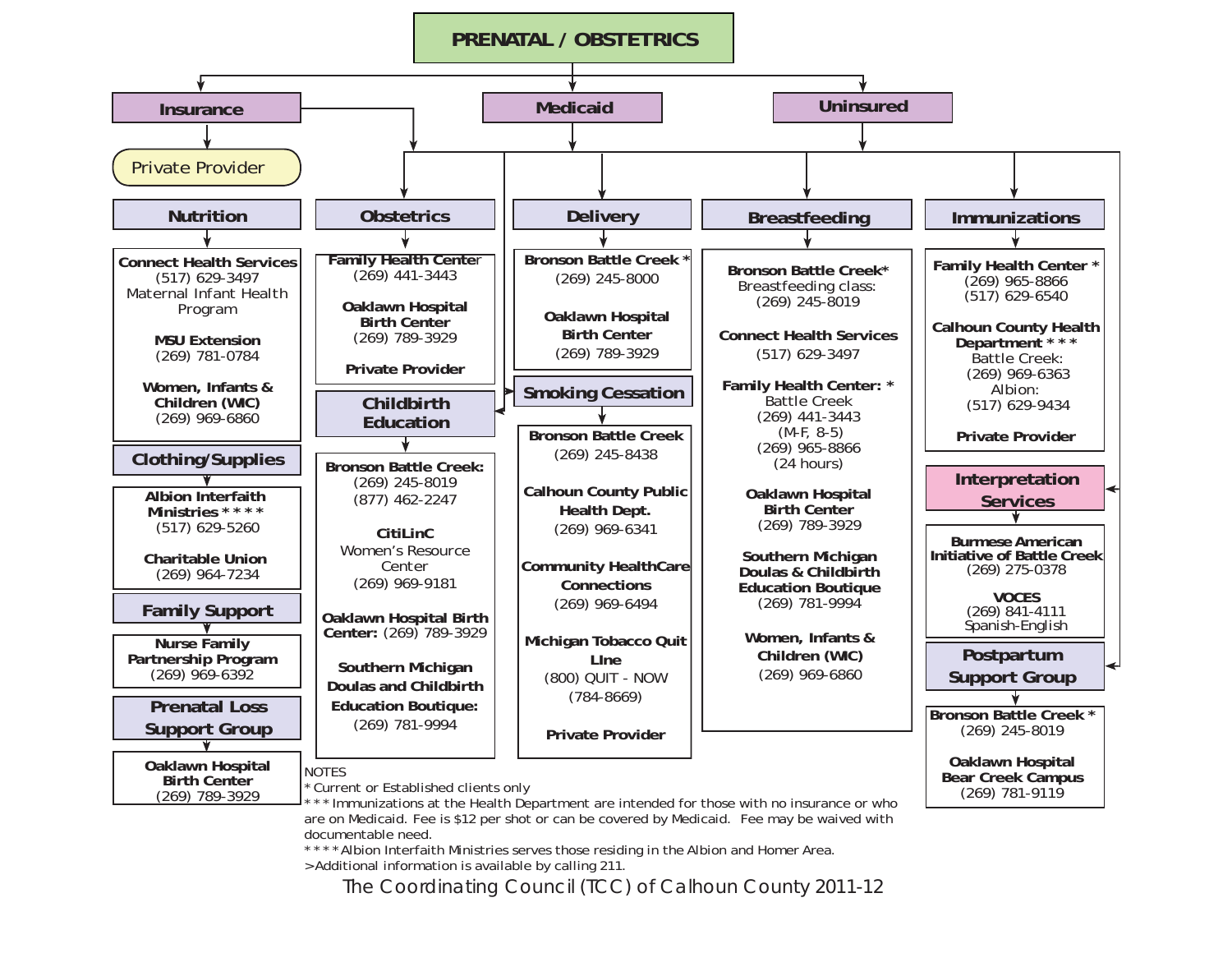

# Must be referred through 211

\* SSI is for individuals who are over 65, blind or disabled with limited income, based on need.

\* \* SSDI is based on how long you have worked and paid Social Security taxes, for individuals no longer able to work due to a disability.

\*\*\* The Haven serves free meals for residents and non-residents during the week and on holidays and weekends when Salvation Army Soup Kitchen is Closed.

\* \* \* \* Albion Interfaith Ministries serves residents of Albion and Homer area.

+ For women who are pregnant, nursing or have children under 6 and are not covered by WIC. Must be income eligible. No fee.

+ + Fountain Clinic is free for all residents of Calhoun County. Must meet income guidelines and have no form of insurance.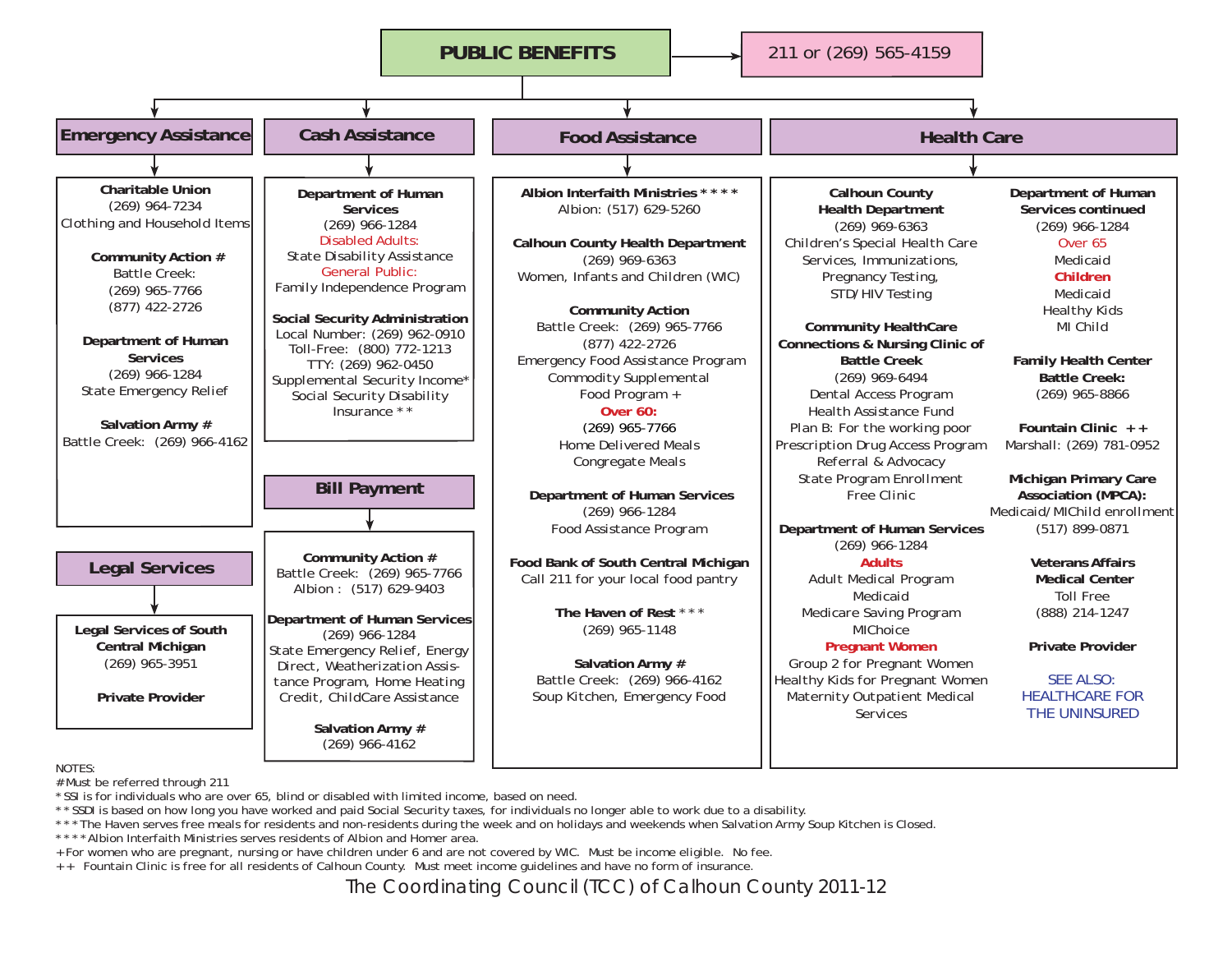#### **SENIOR HEALTH SERVICES**

#### ADDITIONAL INFORMATION AND ASSISTANCE CAN BE FOUND BY CONTACTING YOUR LOCAL AREA AGENCY ON AGING AT 1-800-626-6719

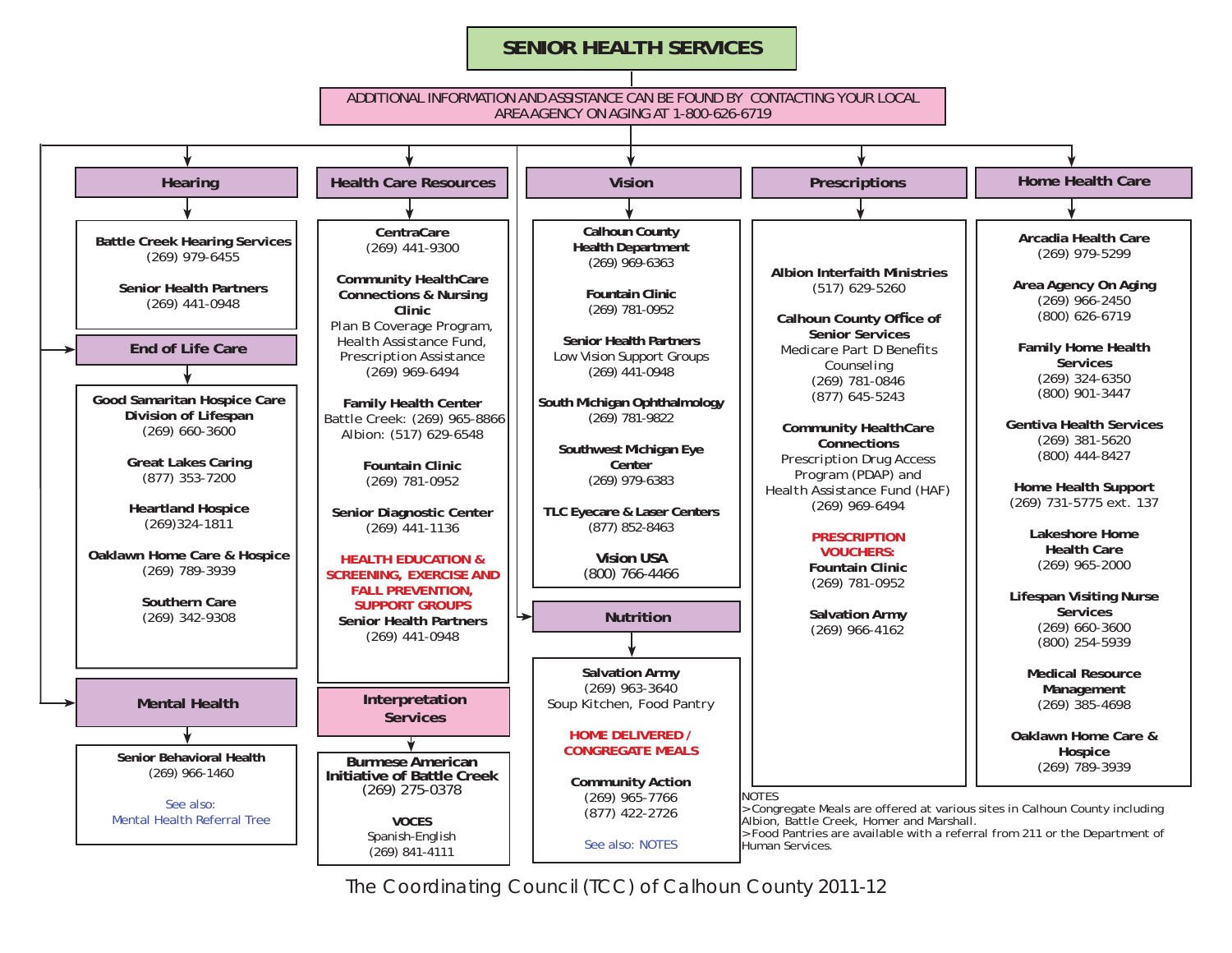#### **SENIOR HOUSING**



The Coordinating Council of Calhoun County cannot guarantee/endorse the listed facilities. TCC encourages discretion when choosing a facility and suggests complete investigation into facilities and licensure prior to engaging services.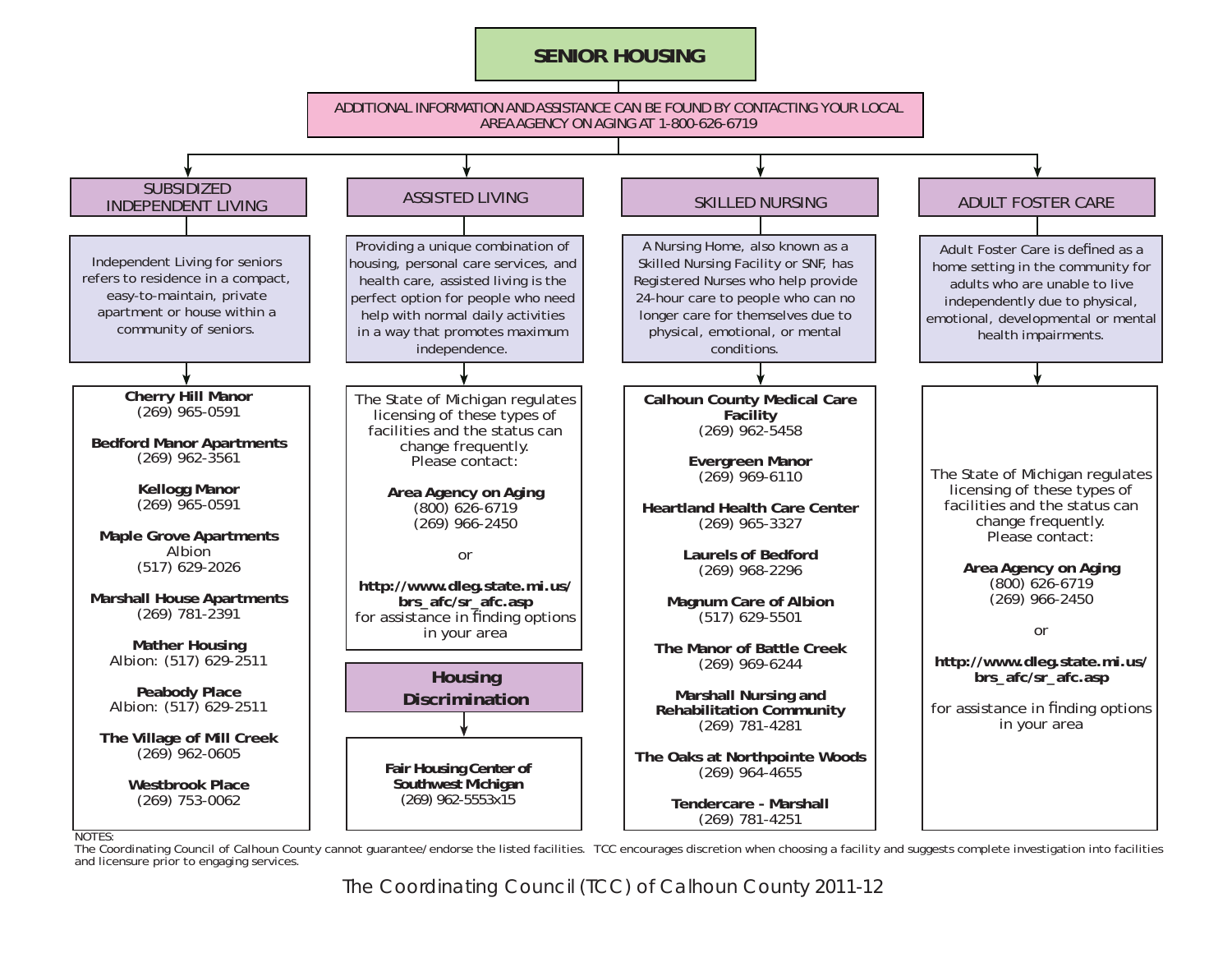#### **SENIOR SERVICES**

ADDITIONAL INFORMATION AND ASSISTANCE CAN BE FOUND BY CONTACTING YOUR LOCAL OR THE MICHIGAN LONGTERM CARE CONNECTION AT 866-MICH-LTC (1-866-642-4582) AREA AGENCY ON AGING AT 1-800-626-6719

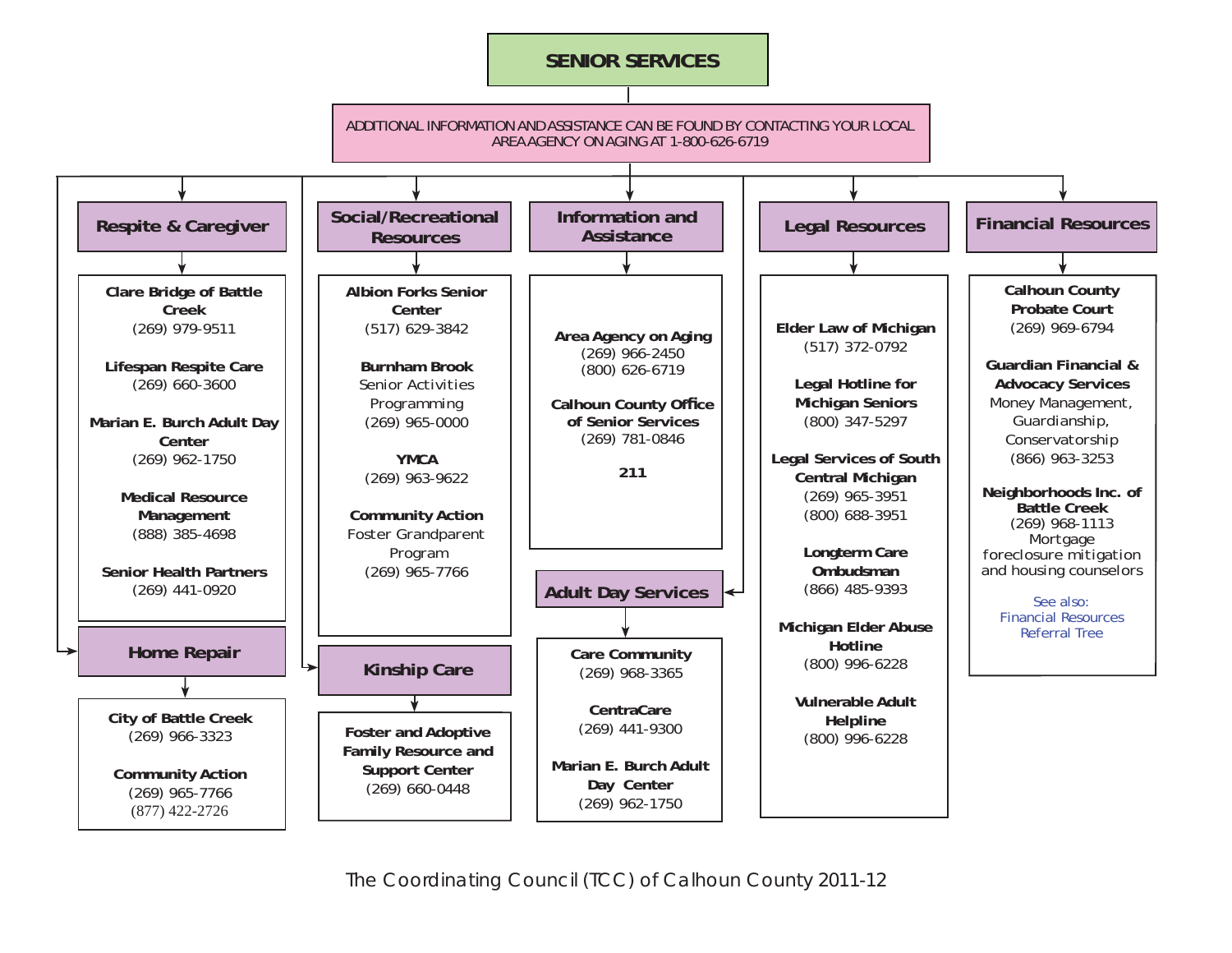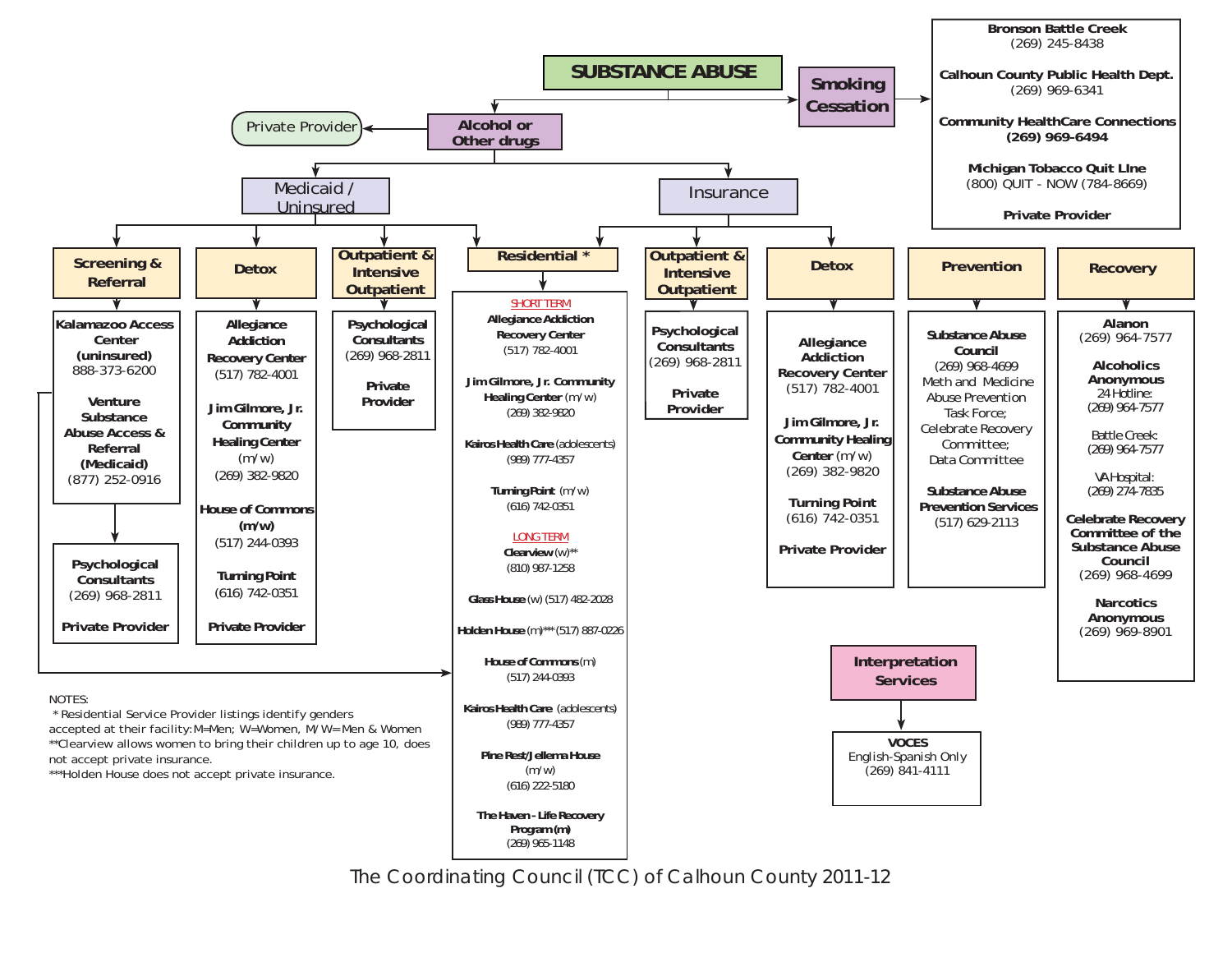**TEEN PREGNANCY RESOURCES**

**Call 211 OR (269) 565-4159**

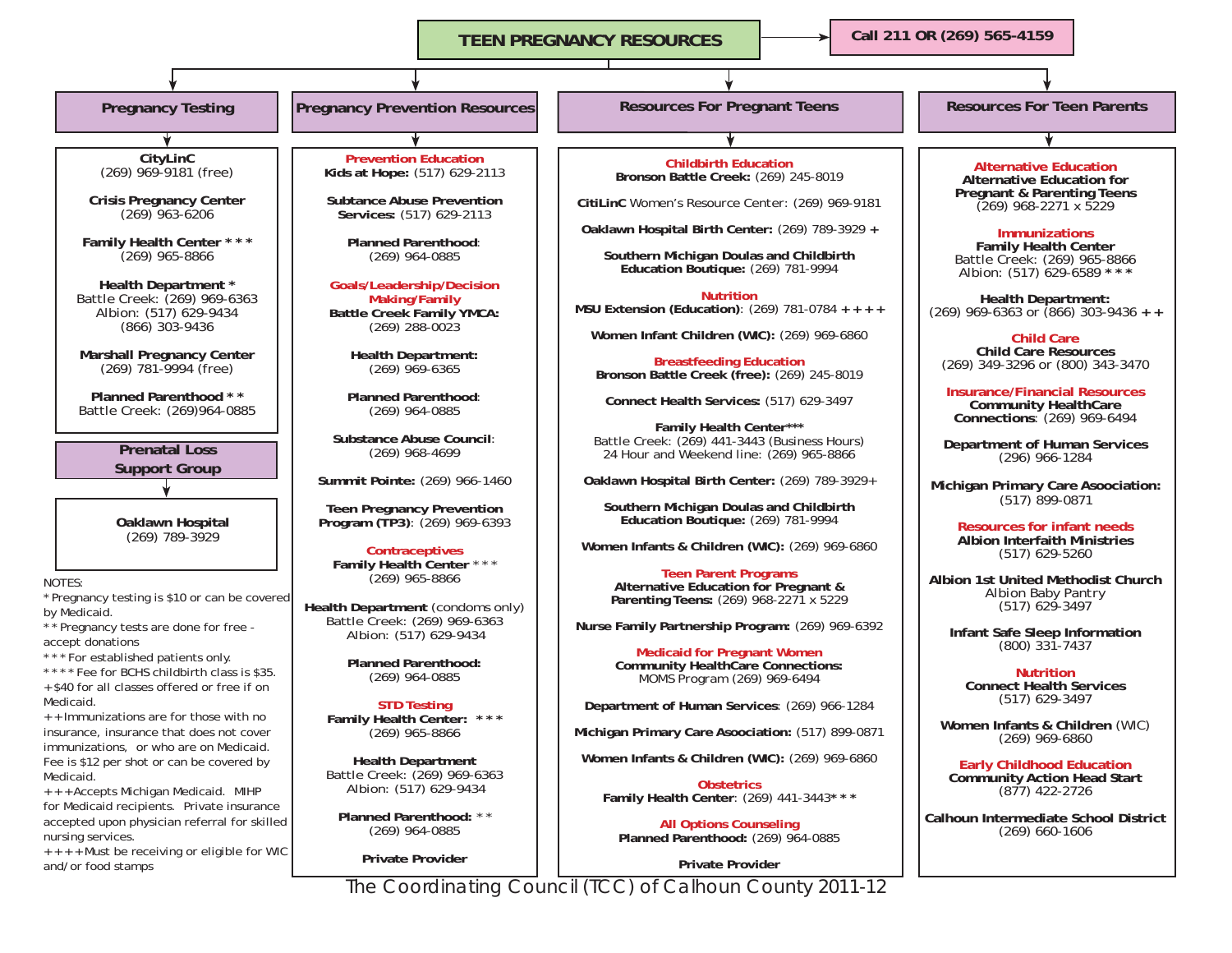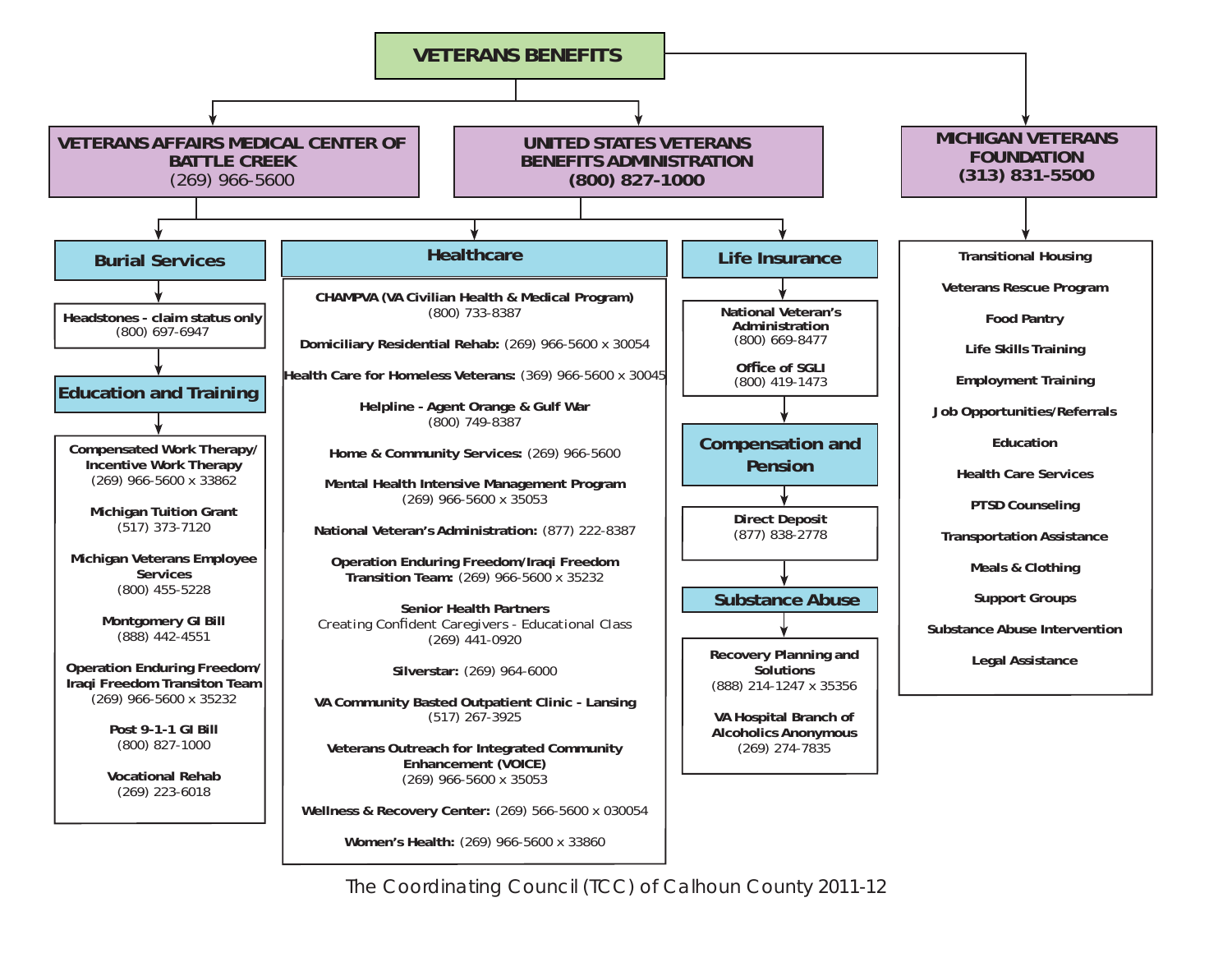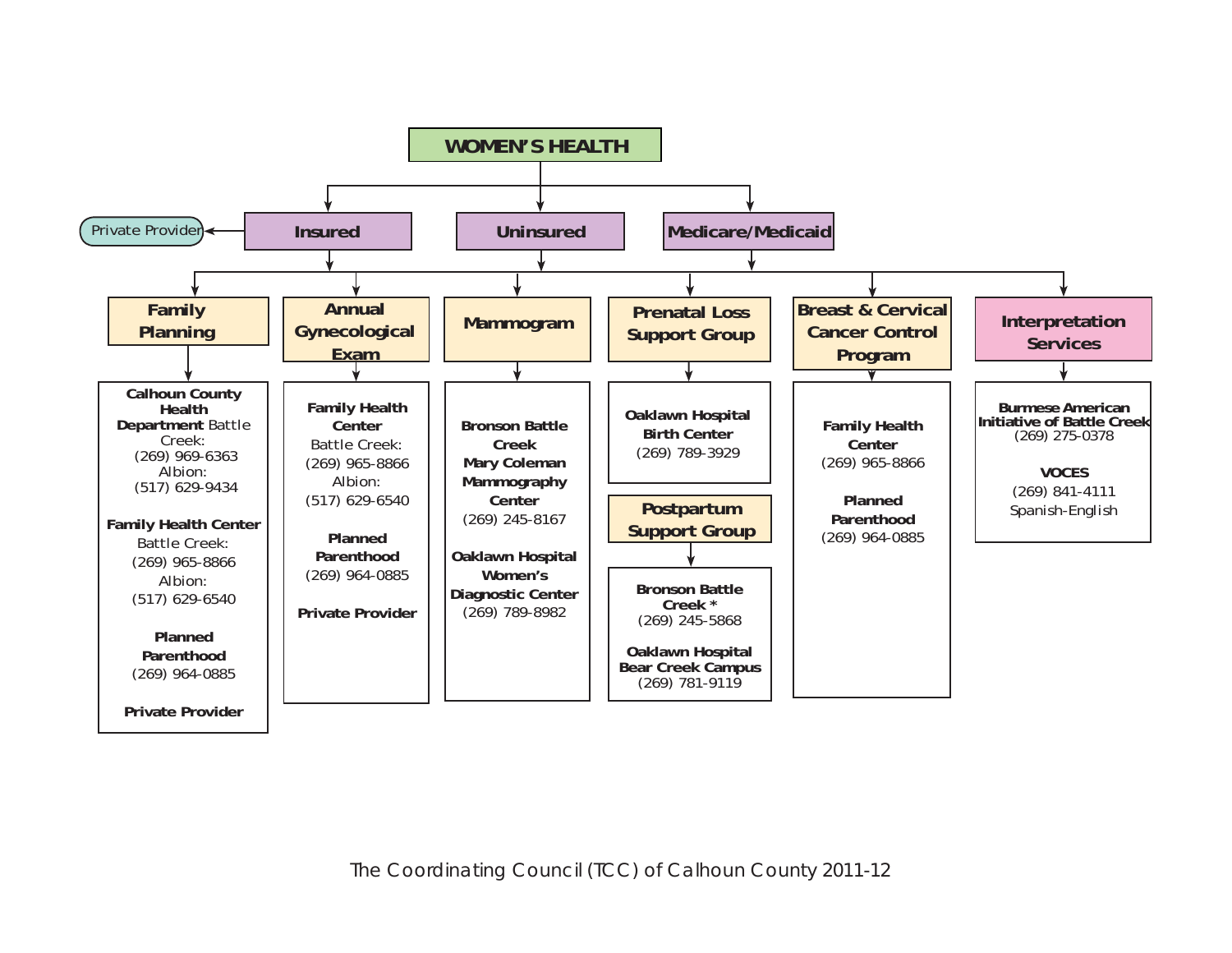## **COUNSELING AND FAMILY SUPPORT SERVICES**

**Intensive Family Services Family & Children Services** (269) 965-3247 *Respite Services, Parenting Workshops, Case Management, Family and Community Treatment (Home-Based), Family Counseling*

**Lutheran Social Services**: (269) 964-6180 *Home-Based Services, Family Counseling, Families First (through DHS)*

**Starr Commonwealth** Albion: (517) 629-5591 Battle Creek: (269) 968-9287 Toll Free: (800) 837-5591 *Residential, Sexually Reactive Youth Program, Day Treatment, Treatment Foster Care, Mental Health Counseling, Family Counseling*

**Summit Pointe:** (269) 966-1460 *Multi-Systemic Therapy; Individual, Family and Group Counseling*

**Individual and Family Counseling Aurora Andrews Psychiatry and Christian Counseling Center of Battle Creek**(269) 979-8119

**Battle Creek Counseling Associates**  (269) 962-2722 *Individual Counseling, Sex Offender Group, Testing & Assessment*

**Behavioral Health Resources** (269) 979-8333 *Individual Therapy, Group Therapy, Psychiatric Services, Testing & Assessment*

**CitiLinC:** (269) 969-9181 *Affordable Faith-Based Counseling*

**Counseling Innovations** Kalamazoo: (269) 381-5476 *Counseling for Lesbian/Gay/ Bisexual/Transgender, Difficult Medical Diagnosis, Eating Disorder, Grief and Loss* 

**Family & Children Services** (269) 965-9235 *The Counseling Center* 

**Family Health Center** (269) 965-8866 *Behavioral Health Counseling*

**Forest View Hospital** Grand Rapids: (800) 949-8439 *Assessment, Inpatient, Partial Hospitalization* 

**Oaklawn Hospital Psychological Services:** (269) 781-9119

**Oakridge Counseling Center**  (269) 963-7135 *Individual Therapy, Eating Disorders, Play Therapy, Testing and Assessment*

**Pine Rest Christian Mental Health Services:** (800) 678-5500 *Inpatient, Outpatient, Partial Residential, Residential, Substance Abuse (Fee for assessment)*

**Planned Parenthood of South Central Michigan**  $(269)$  964-0885. Toll Free: (800) 559-9093 *Pregnancy Counseling*

**Psychological Consultants** (269) 968-2811 Toll Free:(800) 261-8850 *Outpatient, Attention Deficit Clinic, Evaluation* 

**S.A.F.E. Place** (Domestic Violence) 24-Hour Confidential Crisis Line: (269) 965-SAFE (7233) or (888) 664-9832 *Children's Program*

**Sexual Assault Services**(269) 245-3925 (free) Crisis Line: (888) 383-2192

**Summit Pointe:** (269) 966-1460 Crisis Hotline: (800) 632-5449 *Individual, Family and Group Counseling, Psychological Services* 

> **Crisis Services Bronson Battle Creek**(269) 245-8000 Emergency Room

**Oaklawn Hospital (Marshall)** (269) 781-4271 Emergency Room

**Summit Pointe**Crisis Hotline: (800) 632-5449

**Private Provider**

**Wraparound Services**  (269) 441-5904

**Abuse/Neglect Calhoun Child Abuse & Neglect Council** (269) 962-2562

**Child Abuse & Neglect Hotline**  (800) 4-A-Child

**Child Protective Services** (24 Hours) (269) 966-1331

**"No Means No" Sexual Assault Line** (877) 666-3267

**Parent Helpline:** (800) 942-4357 *Information and Referral*

**S.A.F.E. Place** (Domestic Violence) 24-Hour Confidential Crisis Line (269) 965-SAFE (7233) or 1-888-664-9832

**Sexual Assault Services:**(269) 245-3925 (free) Crisis Line: (888) 383-2192

**Other Family Resources Community Action** (269) 965-7766 *Fatherhood/Male Involvement*

**Community Fatherhood** (269) 282-1340 or (269) 317-7337

> **Kinship Support Services** (269) 660-0448

**Parents, Families and Friends of Lesbians and Gays (PFLAG)** (269) 664-6892

> **Substance Abuse Council**(269) 968-4699 *Strengthening Families*

**Substance Abuse Prevention Services**(517) 629-2113

**The Arc:** (269) 966-2575, (800) 400-2941 *Advocacy, Support Services, Referral, Alternatives to Guardianship*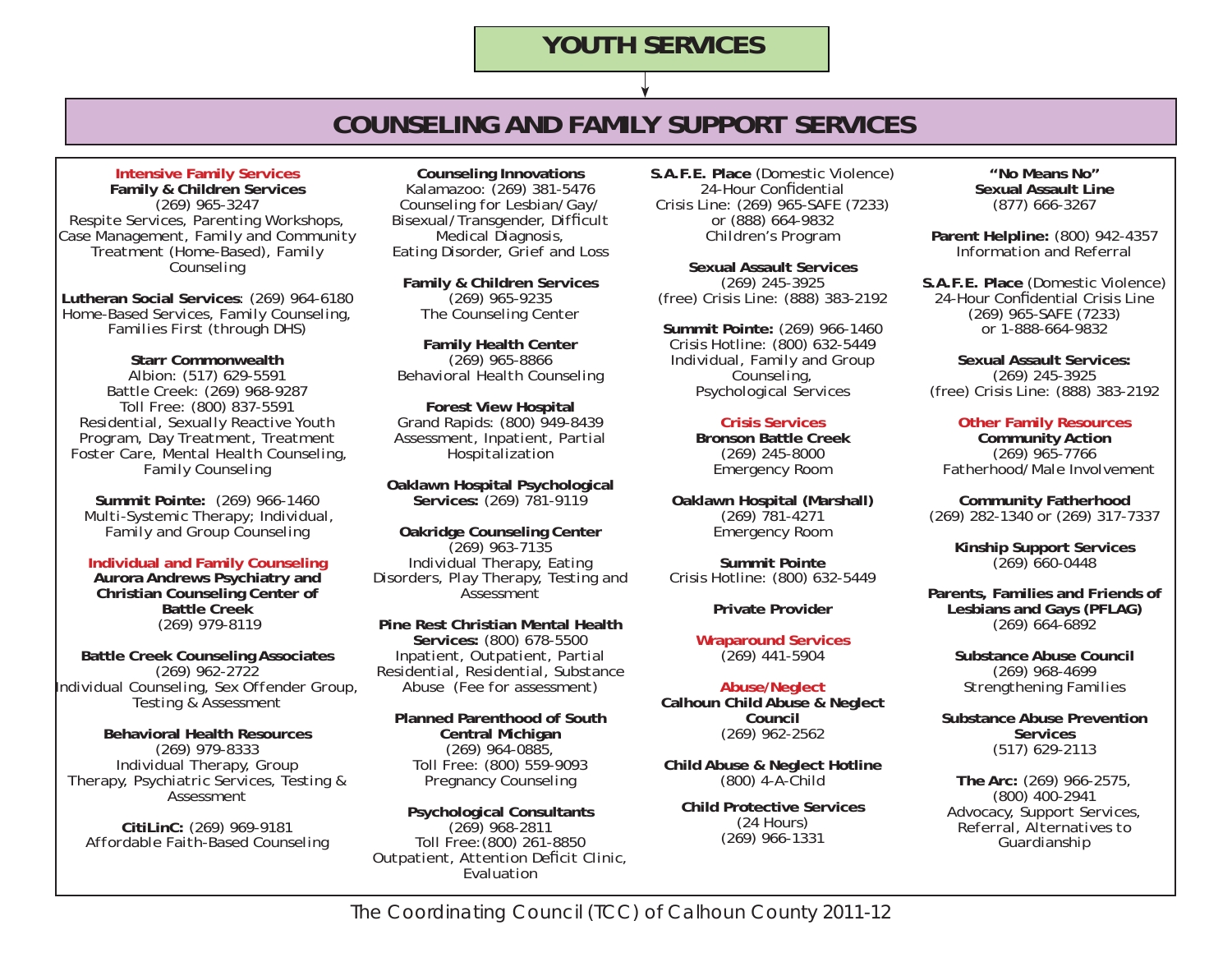## EXTRACURRICULAR COMMUNITY OPPORTUNITIES

**RecreationBattle Creek Family YMCA**: (269) 963-9622

**Boys & Girls Club**: (269) 788-9930

**Community Inclusive Recreation:**(269) 968-8249

**New Level Sports:** (269) 964-9711 x 24

**Recreation Departments**<br>
Battle Creek: (269) 966-3431<br>
Albion: (517) 629-7179<br>
Marshall: (269) 781-5166

**Wattles Park Men's Club:** (269) 979-4336 *Year round athletic programs*

**After School/Gap Programs 21st Century Community Learning Center** (Battle Creek Public Schools only): (269) 965-3883

**Boys & Girls Club:** (269) 788-9930

**Community Unlimited Blast Program** (517) 741-4656

**Double Vision Center**(517) 629-6085

**Homer GAP Program:** (517) 568-4461x1540

**Tekonsha Blast Program:** (K-12) (517) 767-4123

**Vision of Life Action Team(517) 629-8002**

**LibrariesAlbion Public Library:** (517) 629-3993

**Athens Community Library**: (269) 729-4479

**Homer Public Library:** (517) 568-3450

**Marshall District Library:** (269) 781-7821

**Tekonsha Township Library:** (517) 767-4769

**Willard Library (Battle Creek):** (269) 968-8166

**Employment<br>
Connections:** (269) 966-1460<br> *On-Site Job Training,<br>
Dependable Workforce,<br>
Support Services,<br>
Consulting Services* 

**Goodwill Industries**(269) 441-2298 *WIA Program*

**Job Corps**: (800) 733-JOBS *Career Training (Ages 16-24)*

**Michigan Rehabilitation Services:** \*\* (269) 968-3311

**Volunteer Service Albion Volunteer Service Organization:** (517) 629-5574

**American Red Cross:**  (269) 962-7528

**Hands On of Battle Creek:** (269) 966-4189 *Youth Public Engagement Internship, Summer Serve and Points of Light Youth Leadership Institute*

> **Junior Achievement:** (269) 968-9188

**Marshall Area Community Services:** (269) 781-2954

**The Arc**: (269) 966-2575 *Volunteer Job Skills Training*

**Urban League of Battle Creek:** (269) 962-5553 *Future Force (Volunteer Job Skills Training)* 

**Miscellaneous ActivitiesBattle Creek Community Battle Creek Community Foundation:** (269)962-2181 *Youth Alliance Committee*

**Boys and Girls Club of Battle Creek:** (269) 788-9930

**Boy Scouts of America:** (269) 962-8513 (269) 343-4687 or (800) 272-7962

**CityLinC** *Mentor House*(269) 969-9181

**Community Action**: (269) 965-7766 *After School Study and Recreation* 

**Community Unlimited:** (517) 741-4656 (Union City Schools)

**Expand Program -** Athens: (269) 729-5685

**Family & Children Services:** (269) 965-3247 *Out & About*

**Girl Scouts Heart of Michigan** (800) 497-2688

**Substance Abuse Prevention Services** $(517)$  629-2113 (517) 629-2113 *Positive Youth Development, Leadership Development*

**MSU Extension 4-H:** (269) 781-0784 (\$10 per year to be a member; Ages 5-19)

**Planned Parenthood of South Central Michigan** (269) 964-0885; Toll Free (800) 559-9093 *Project TRUST, Peer Education*

**The Arc:** (269) 966-2575 *Life Skills for Developmentally Disabled*

**Urban League of Battle Creek**: (269) 962-5553 *Sojourner Truth Girls Academy, Future Force*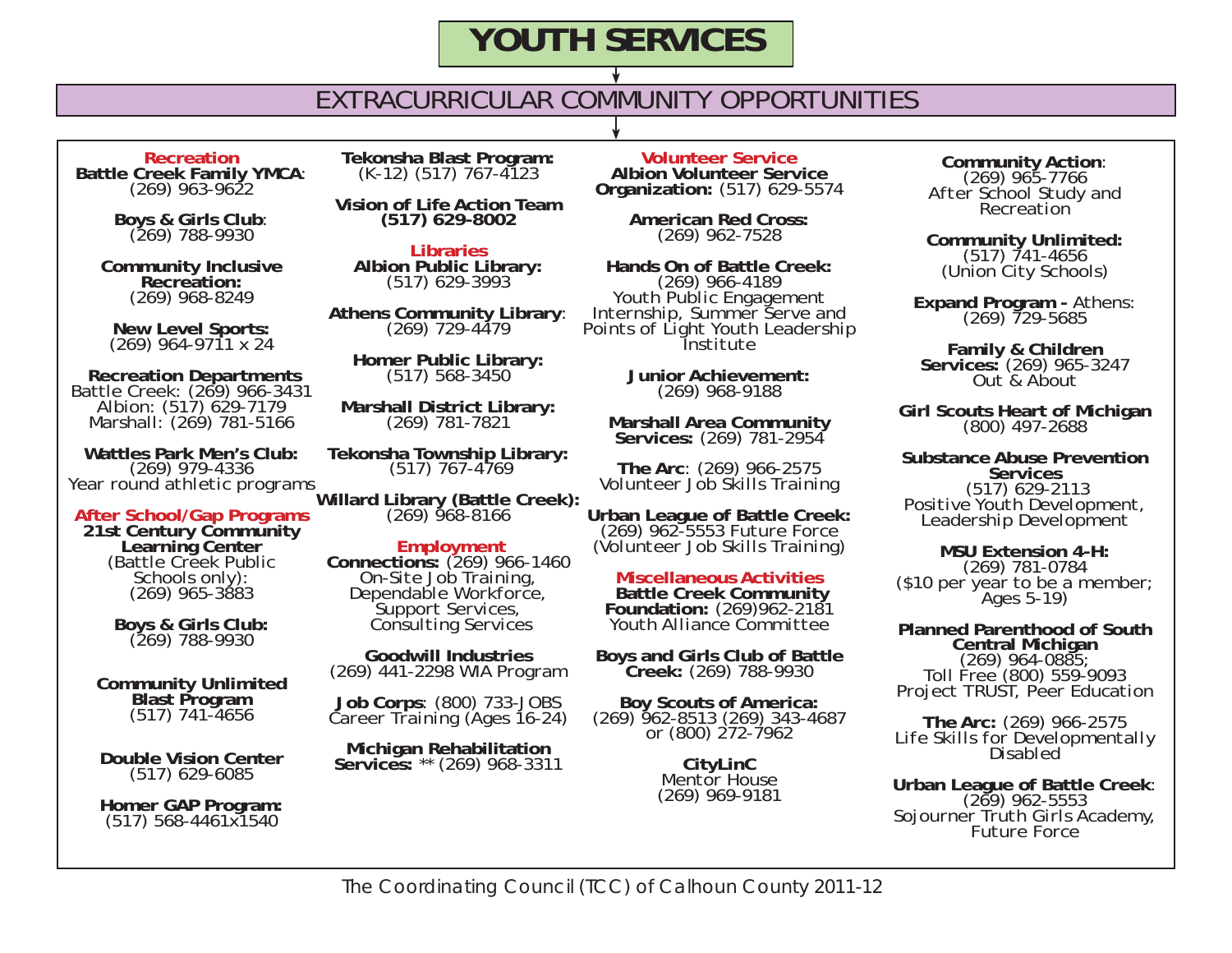## **ATTITUDES AND SKILLS**

**Gang Intervention Urban League of Battle Creek:** (269) 962-5553 *Youth Leadership Camp*

**Young Men in the Making:** (269) 317-3305

**Mentoring Big Brothers Big Sisters:** (269) 964-7117

**Boys and Girls Club of Battle Creek:** (269) 788-9930

**CityLinC** *Mentor House* (269) 969-9181

**Substance Abuse Prevention Services:** (517) 629-2113

**Character EducationKinetic Effect and Speak It Forward, Inc.** (269) 779-9663

**Michigan Youth ChalleNGe Academy:** (800) 372-0523

**Urban League of Battle Creek:** (269) 962-5553 *Future Force, Sojourner Truth Girls Academy, Restoration*

**Miscellaneous Boys and Girls Club** (269) 788-9930

**Family & Children Services:** (269) 965-3247 *Pregnancy Counseling, Teen Parent Program, Parent Infant Program (parent or child with mental illness), Community Living Support & Training*

**Substance Abuse Prevention Services:** (517) 629-2113 *Life Skills Development, Leadership Development, Violence Prevention*

**Summit Pointe:** (269) 966-1460 *Youth Services Team*

**The Arc**: *Kids on the Block Puppet Troupe* (269) 966-2575, (800) 400-2941 (targets children pre-k through 4th grade)

**Support Groups<br>Alcoholics Anonymous, Alanon, Alateen:**<br>(269) 964-7577

**SUBSTANCE ABUSE**

**Bronson Battle Creek***Smoking Cessation:* (269) 245-8438

**Narcotics Anonymous** (269) 969-8901

**National Drug & Alcohol Treatment** (800) 662-HELP(4357)

**TreatmentKairos Health Care:** (989) 777-4357 *Long Term/Short Term, Residential*

**Psychological Consultants:** (269) 968-2811

**Prevention Substance Abuse Council:** (269) 968-4699

**Substance Abuse Prevention Services** (517) 629-2113

> **Screening and Referral Kalamazoo Access Center:**  (888) 373-6200

**Psychological Consultants:** (269) 968-2811

**Recovery<br>Celebrate Recovery Task Force of<br>the Substance Abuse Council<br>(269) 968-4699** 

SEE ALSO:SUBSTANCE ABUSE